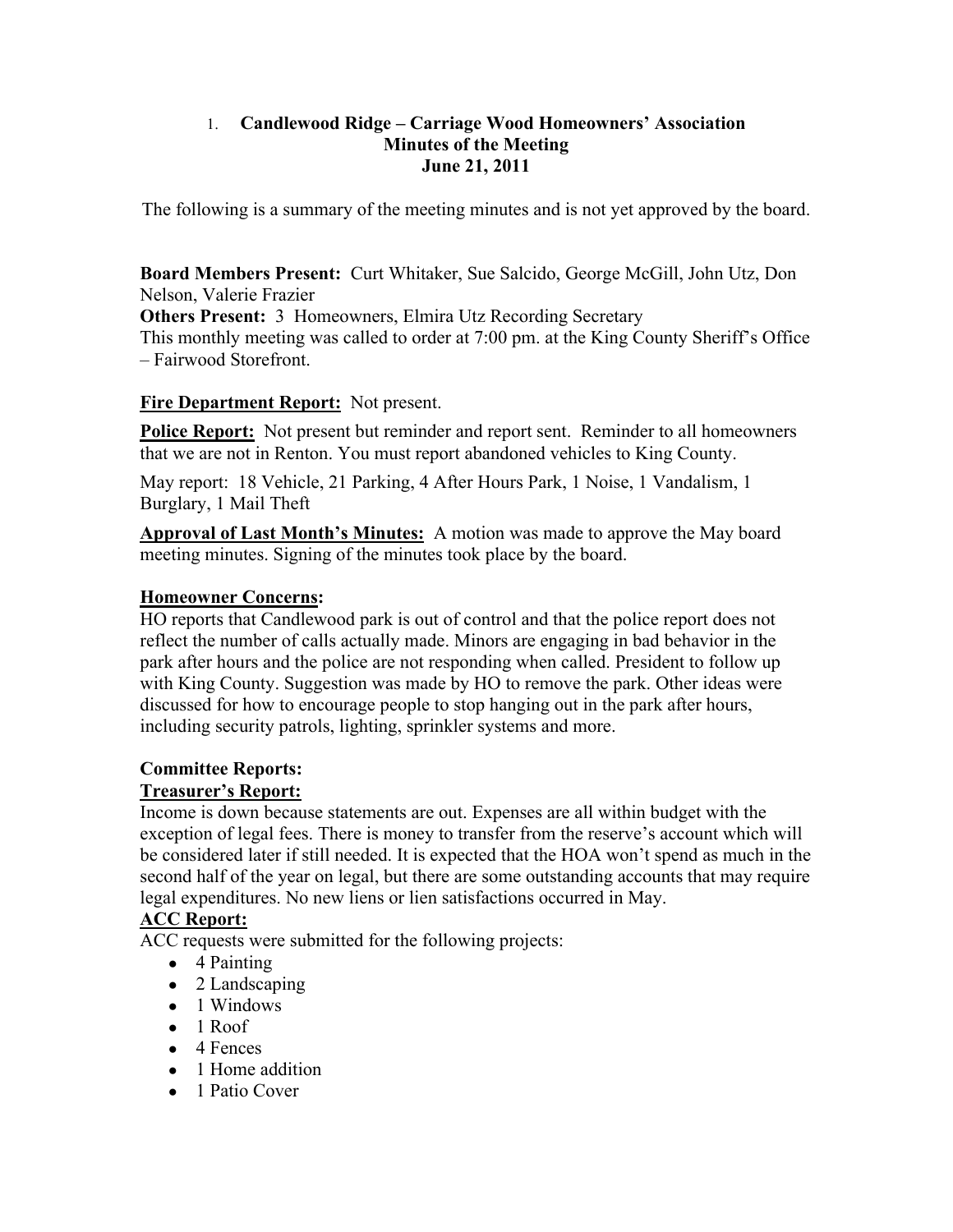- 1 Back yard wall
- 1 Front Porch
- 1 Patio/Walking Extension

ACC still working with HO w/front yard complaint.

Approved roofing materials will be published on the website and updated in the Fall. \*ACC Request still needed\*

- 1. Reminder Our CC&Rs and Rules and Regulations clearly state that exterior projects such as roofs, painting, fencing, decks, driveways, major landscaping and patios require the submission and approval of an ACC request before commencing the project. The ACC has up to 30 days to respond to an ACC request but tries to respond much sooner than that. It is recommended that if a response to an ACC request has not been received within two weeks, the homeowner should contact the ACC Chairman via email at architecture@crcwhoa.org or by leaving a voice message at 425-738-8611. For emergency type repairs notify the ACC Chairman as indicated above and mention that it is an emergency type situation. Please do not contact the ACC chairman via a home phone number.
- 2. A notebook with samples of colors that provide a range of colors that meet HOA guidelines for repainting homes is available and will be provided upon request. Please contact the ACC chairman as indicated above if you would like to see it.
- 3. Please remember we do not accept ACC request forms via email. Please mail them to CR/CW HOA, PO Box 58397, Renton, WA 98058

#### **Common Areas Maintenance Report:**

- Reminder to all Homeowners  $-$  It is our responsibility (Not King County's) to keep the street drains clear. Please clear the debris and leaves from the drains by your house and at the ends of your street.
- We continue to have branches and trees fall onto the paths at CR Park. Please contact me at commonareas@crcwhoa.org or call 425-738-8611 #80 and leave a message if you notice any trees or branches at either park or any of the Common areas or entrances.
- Two infant swings replaced one in CR Park and one in CW Park.
- We had an incident at CR Park , where a large dog got away from the boy walking him and attacked a smaller dog that was on a leash – PLEASE be responsible for your dogs and keep them leashed and under control or don't use our parks.
- In CR Park we had 2 trees fall across the path. One was small enough to drag off the path, the other I had to cut up with my chainsaw.
- A bag of mail was found at the CR Park from 12 different address's- four our area the rest from the Cascade area.
- King County Sheriff Patrols and requests will now be coordinated by the CAM Chair and monthly reports will be submitted before each monthly meeting. Please contact the Board with any areas of concern and we will do our best to accommodate. We have cut back patrol hrs for the next few months to 15 hrs / month so that we can have more hours in Spring and Summer.
- Please keep a watch for suspicious Activity and call 911

**Reminder:** Our parks are private parks which exist for the use and enjoyment of HOA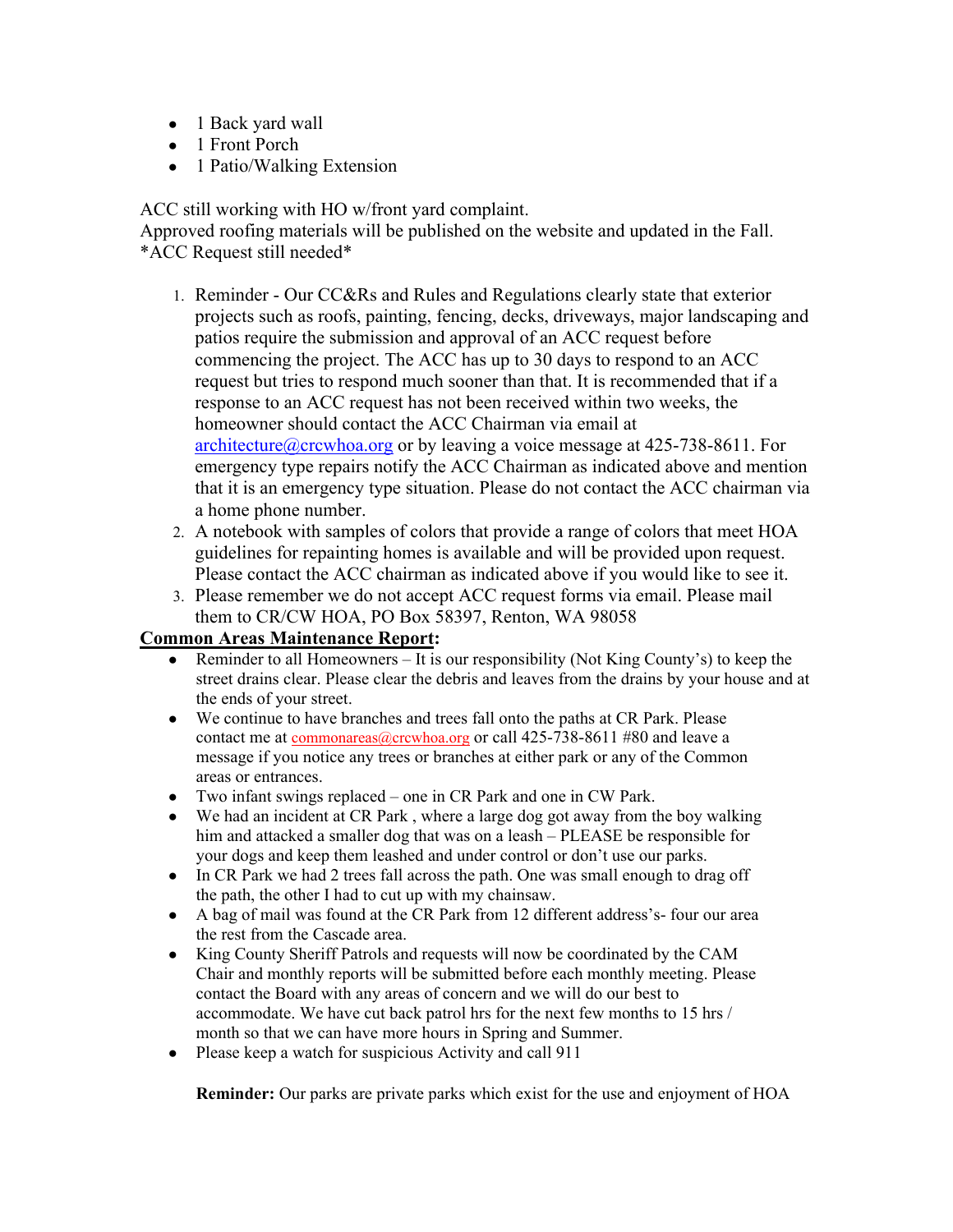residents, their families and guests. They are not public parks. Our park usage rules apply to everyone. Following are some of the rules that have been established to maximize safety, and minimize liability and maintenance cost:

A. Park Hours: 9:00 am to dusk.

B. No Smoking, alcohol, drugs, loud music, golfing, motorized vehicles or **Fireworks** are allowed.

C. Animals must be leashed and owners are responsible for cleaning up after their animals.

#### **Complaints Negotiations Report:**

5 Fines 11 First Letters 1 3rd and Final Letter 17 Total Complaints

#### **Capital Improvement Committee:**

Please contact the board if you have any ideas for Capital Improvements.

#### **Legal and Insurance Report:**

Not much new activity-long term DQ accounts are still ongoing. Expect the spending in legal area to decrease with decrease in foreclosure activity.

#### **Nominating Committee**

Nominating Committee met Tuesday previous to June's board meeting. Work was done to re-draft a letter to HO's asking for candidates. The letter is expected to include a description of Board positions and duties. A Meet and Greet is scheduled for November 1<sup>st</sup> at 7pm in the Fairwood Sheriff Store Front-the hope is to have handouts in time for the Summer event but the status of the event is unclear without a volunteer to run it.

Motion Made to spend up to \$1000 for 1 or 2 mailings re-tabled.

HO offered to hand deliver the letter in order to save on mailing costs. Board is considering the offer.

#### **Rental Home / Change of Address Committee**

Changes of Address and Rentals

• Reminder – When HOA correspondence needs to be delivered to an address other than the HOA street address, your HOA needs to be notified in writing of the correct address to send the correspondence. This applies to absentee homeowners who are renting or leasing their homes, homes that are vacant, and homeowners who choose to receive their correspondence at a PO Box or alternate address. In addition homeowners who are renting or leasing are required to comply the provisions of the Leasing/Rental of Homes/Tenants Rules and Regulations.

#### **Old Business:**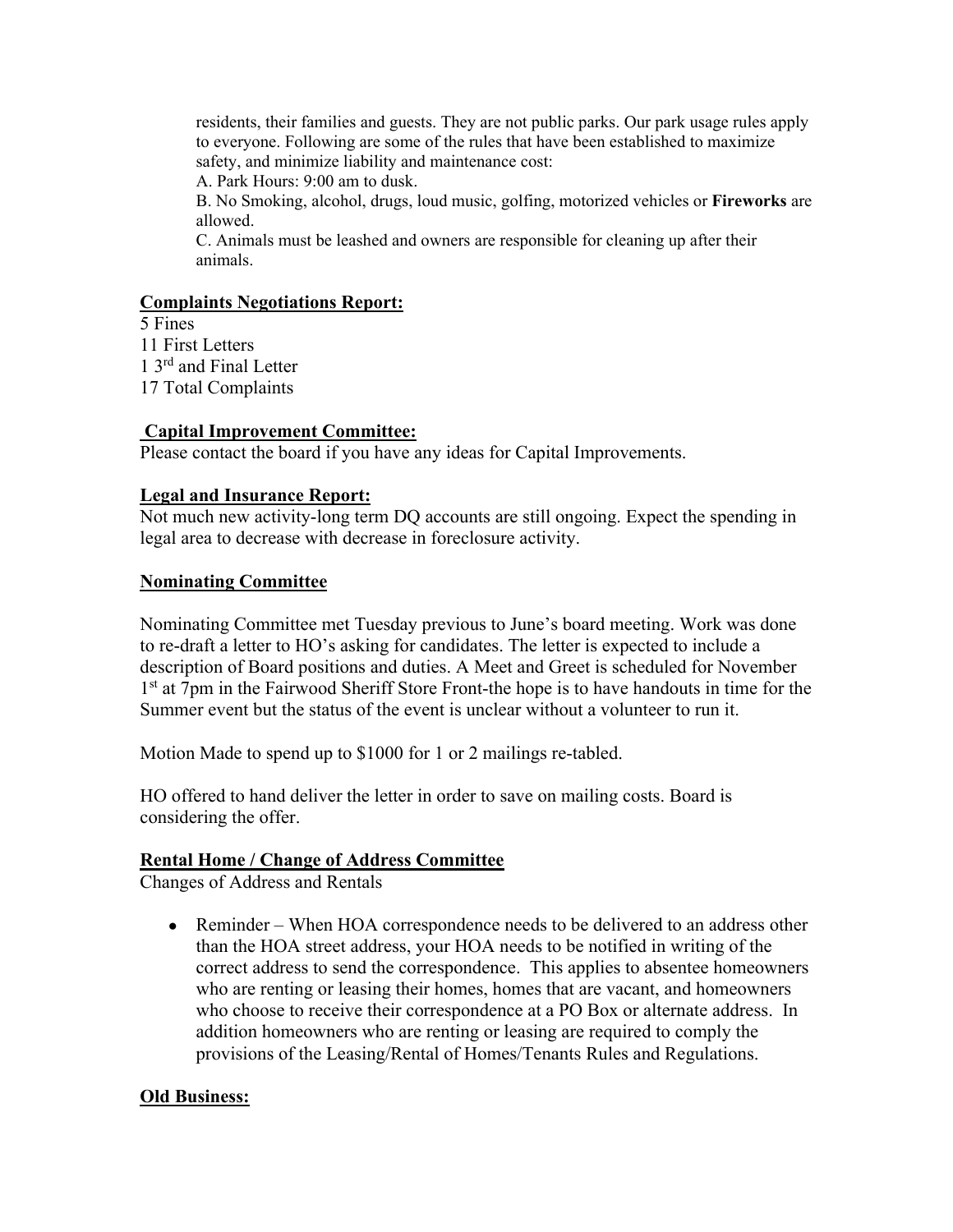Summer event needs a volunteer. If you are interested in volunteering please contact the HOA board at info@crcwhoa.org or 425-738-8611.

Website volunteer recommends upgrading the hosting. Please read the PDF for discussion next month.

## **New Business:**

If you are a new Home Owner and have not received a welcome packet please contact the board.

Motion to spend up to \$1000 from the Capital Reserves Fund to replace the timer on the sprinkler systems for Candlewood Ridge. Motion Passed.

# **Meeting Adjourned at 8:00**

**Welcoming Committee** – If you are new to the neighborhood and would like an HOA information packet, call the HOA phone number at 425-738-8611 and leave a voice message or send an email request to  $info@crcwhoa.org$ .

Three welcome packets were delivered since last meeting.

**Special Topics:** Visit our Website and contact the HOA via Email at:

Web – www.crcwhoa.org Email – info@crcwhoa.org

A motion was made to adjourn the meeting at 8:15 pm.

## **Next Board Meetings:**

- July  $19^{th}$ ,  $2011$
- August  $15<sup>th</sup>$ , 2011
- September  $20^{th}$ ,  $2011$

Meetings are usually held at **7:00 pm.** at the Sheriff's Office, Albertson's Shopping Center.

All Homeowners are welcome to attend.

## 1. **Candlewood Ridge / Carriage Wood Announcements & Reminders**

**\*ACC Requests** - The HOA CC&Rs and Rules and Regulations documents clearly state that exterior projects such as roofs, painting, fencing, decks and patios require the submission and approval of an ACC request before commencing the project. The ACC has up to 30 days to respond to an ACC request but tries to respond much sooner. It is recommended that if a response to an ACC request has not been received within two weeks, the homeowner contact the ACC Chairperson via email at

 $architecture@crcwhoa.org$  or by leaving a voice message at 425-227-4227. ACC request forms can be found in the Fairwood Flyer or on the HOA website at www.crcwhoa.org. *Please do not contact the ACC Chairperson via a home phone number.*